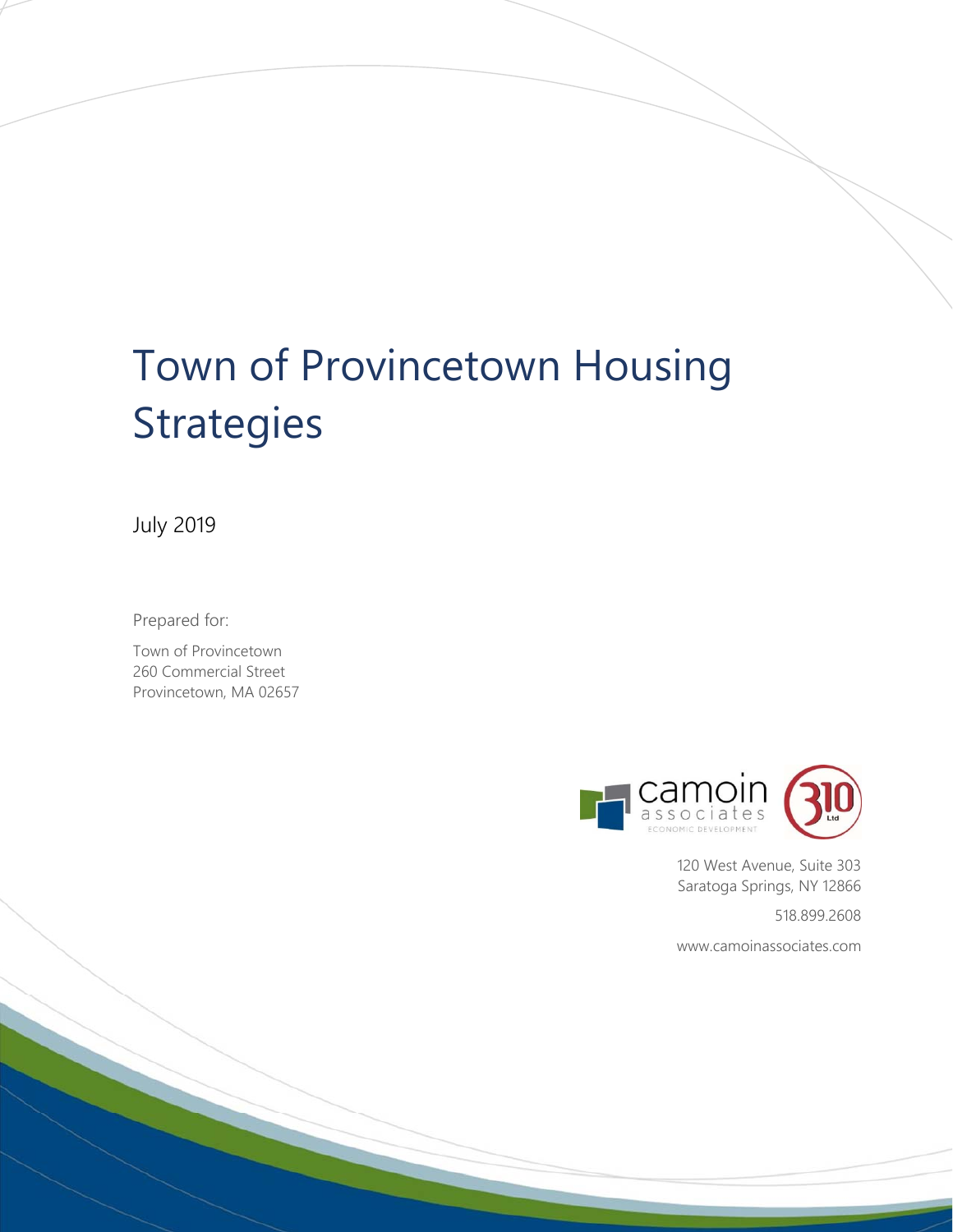# **About Camoin 310**

Camoin 310 has provided economic development consulting services to municipalities, economic development agencies, and private enterprises since 1999. Through the services offered, Camoin Associates has had the opportunity to serve EDOs and local and state governments from Maine to California; corporations and organizations that include Lowes Home Improvement, FedEx, Amazon, Volvo (Nova Bus) and the New York Islanders; as well as private developers proposing projects in excess of \$6 billion. Our reputation for detailed, place-specific, and accurate analysis has led to projects in 40 states and garnered attention from national media outlets including Marketplace (NPR), Forbes magazine, The New York Times and The Wall Street Journal. Additionally, our marketing strategies have helped our clients gain both national and local media coverage for their projects in order to build public support and leverage additional funding. We are based in Saratoga Springs, NY, with regional offices in Portland, ME; Boston, MA; Richmond, VA and Brattleboro, VT. Camoin Associates merged with 310 Ltd. in early 2019 to become Camoin 310. Our clients now have a single source solution for gathering business information, attracting and retaining investment and jobs, and developing strategic initiatives. To learn more about our experience and projects in all of our service lines, please visit our website at www.camoinassociates.com. You can also find us on Twitter @camoinassociate and on Facebook.

# **The Project Team**

Jim Damicis *Project Principal* 

Rachel Selsky *Senior Project Manager* 

Amie Collins *Lead Analyst* 

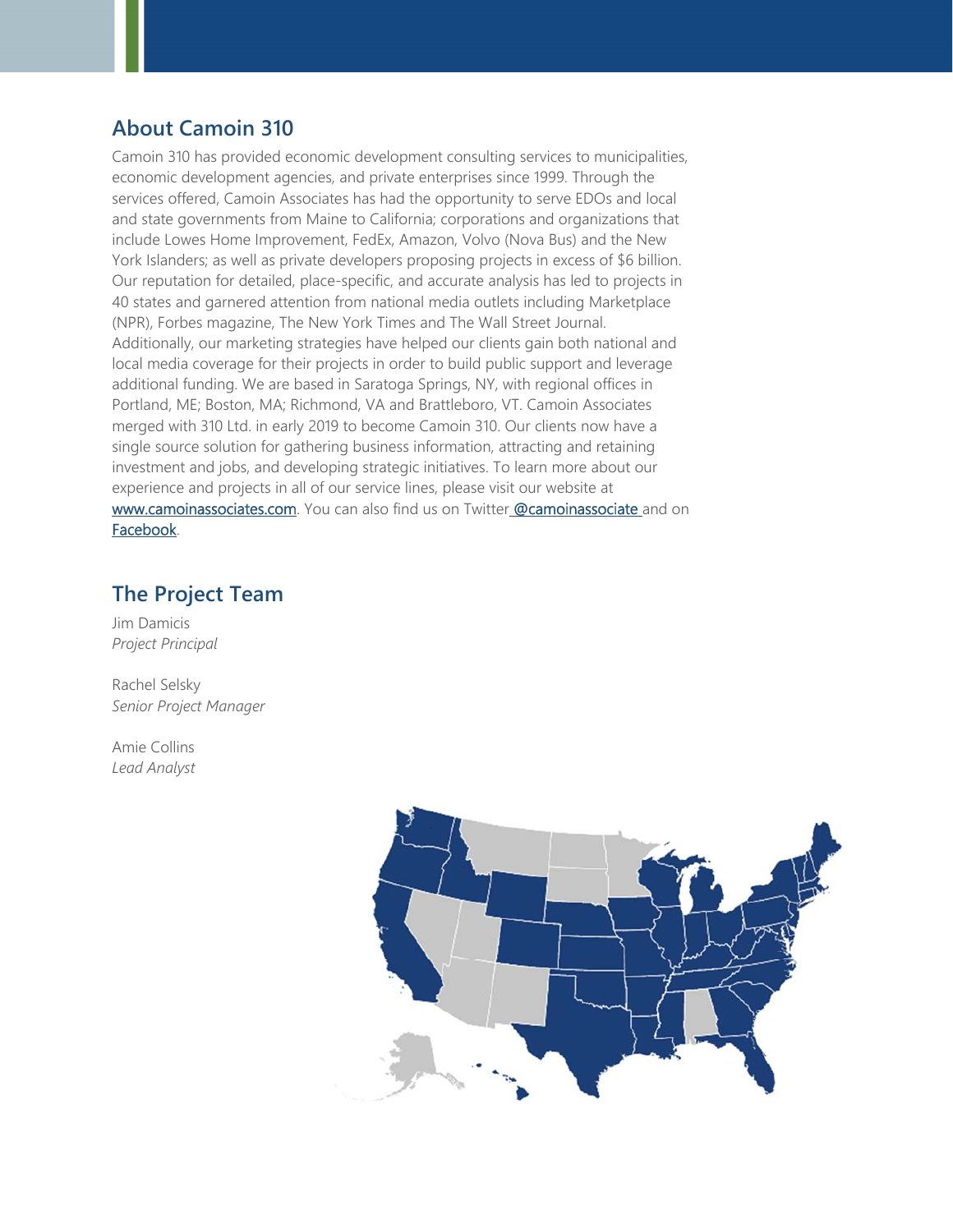# **Table of Contents**

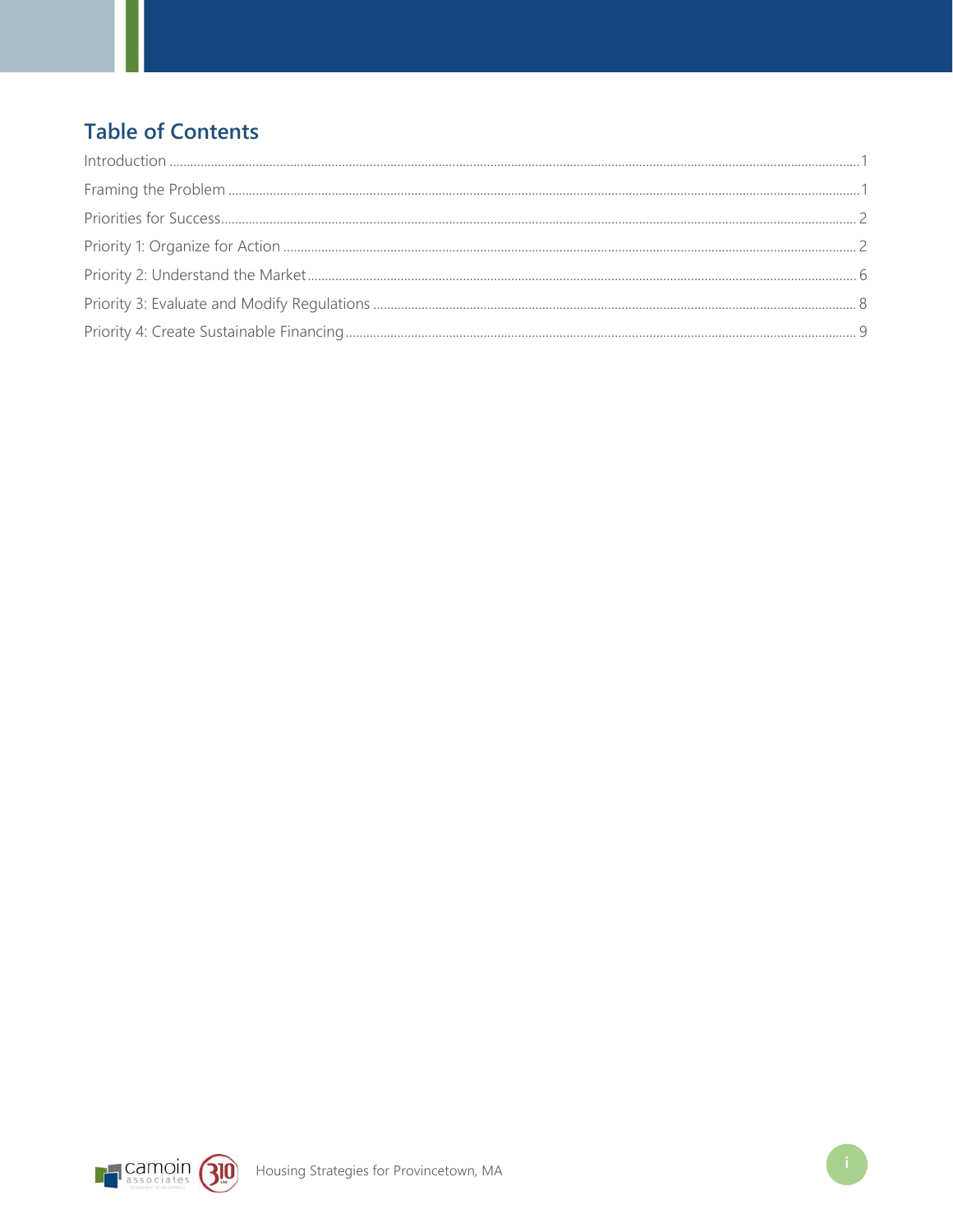# **Introduction**

Provincetown faces an affordable housing crisis recognized by town residents and leaders, and is being addressed through numerous studies, initiatives, community and government groups, and advocates. Many in and around the area are working to create more attainable housing opportunities for both year-round residents and seasonal workers. While funding and community support for this pressing issue have existed over the last 20 years, there remains work to be done. In conjunction with an economic development strategic plan, Camoin Associates was commissioned to provide supplemental housing strategies.

# **Framing the Problem**

# Why Address Affordable Housing?

Affordable housing is important to the economic vitality of communities. Affordable homes support the local workforce so they can live close to their jobs. Shorter commutes allow workers to spend more time with their families while the community benefits from reduction in traffic congestion, air pollution, and expenditures on roads. In revitalizing communities, the construction of affordable homes can also help to stimulate economic growth. A healthy mix of housing options, including market-rate and affordable, for-sale and rental, single-family and multifamily, targeted to households across the age spectrum, ensures opportunities for all individuals to improve their economic situation and contribute to their communities.

Offering more affordable housing options in Provincetown would have numerous benefits; one of the most important benefits of affordable year-round housing is that it supports the vitality of the town's neighborhoods and business districts. Moreover, a housing stock that employees can afford supports businesses by making it easier to access and retain workers. It also benefits the community's seniors, allowing them to continue to live in the area as they age. Allowing people to live close to where they work supports community culture and volunteerism and encourages people to become invested in the community. It also ensures that a steady flow of younger residents will put down roots and enroll students in its schools, join volunteer organizations, and support community groups.

# The Short-Term Rental Impact

**A rise in short-term vacation rentals continues to constrict the supply of year-round rental housing, putting upward pressure on housing costs.** Oftentimes a homeowner can obtain a higher profit from short-term vacation rentals than from renting to a local resident. This creates an incentive to rent to vacationers over year-round residents, thereby limiting the supply of year-round rental options. While Airbnb listings account for a small number of Provincetown's housing stock, sustained growth in Airbnb and other short-term vacation rentals are increasingly impacting housing affordability.

Short-term vacation rentals, such as those listed through platforms like Airbnb and VRBO, impact the local housing market in that they make it easy for homeowners to rent their homes to vacationers, who are typically willing to pay higher rents than local residents. A housing unit that once housed a year-round local resident may be converted to a seasonal short-term rental, removing that unit from the rental housing stock and thus constricting the supply of rental housing and putting upward pressure on housing costs. Short-term rental listings for an entire housing unit have the greatest impact on housing affordability, but even listings for a room within an owner-occupied home affects the housing supply. A homeowner that may have otherwise been inclined to rent out a room to a local resident can command a higher price from visitors. At the same time, short-term rentals provide an opportunity for locals to supplement their incomes by renting out their homes during peak season while they live elsewhere.

Oftentimes a homeowner can obtain a higher profit from short-term vacation rentals than from renting to a local resident. For example, at a rate of \$1,200 per month for a 2-bedroom apartment, a landlord would earn \$14,400 annually in income from renting out an apartment year-round. Alternatively, the landlord could list the unit as a

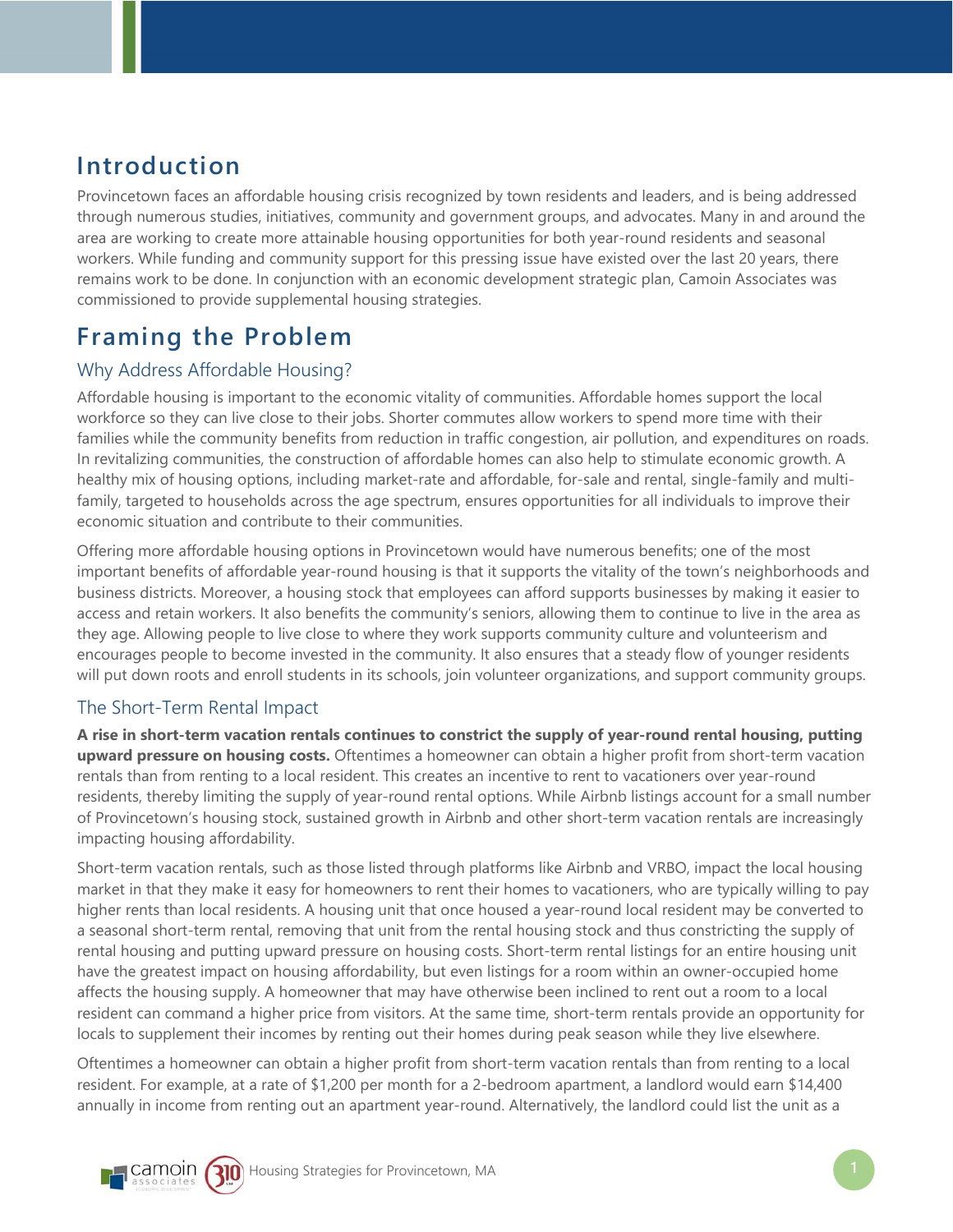vacation rental and charge \$225 per night during peak season. After just over 9 weeks (64 nights), the rental income generated would surpass the annual income from the year-round rental. This creates an incentive to rent to vacationers over year-round residents, thereby limiting the supply of year-round rental options.

In direct response to this issue, Massachusetts passed a short-term occupancy tax in late 2018 that will bring a new revenue stream to Provincetown. From the Town of Provincetown website:

*The tax applies to all rental occupancies that commence on or after July 1, 2019 and for which contracts with occupants were entered into on or after January 1, 2019. The total tax is 14.45% (which includes 5.7% state tax, 6.0% local tax, and 2.75% Cape Cod and Islands Water Pollution Fund Tax) of the total amount of the rent.* 

Discussion of the specific uses of this new fund is ongoing, but given the severity of the housing problem a portion of this revenue should be funneled to the Town's existing affordable housing efforts and identify specific programmatic ways it can distribute the funds for maximum impact. Camoin Associates has reviewed the existing work of the Town, sought out case studies, and detailed how the Town of Provincetown can make progress towards their affordable housing goals. This strategic document intends to amplify the efforts of the Town and supporting organizations and align uses for this new budget line item. Opportunities and recommendations will focus primarily on year-round housing access, although seasonal worker housing is also constrained and will be considered.

# **Priorities for Success**

To frame our recommendations, we provide four priority actions. These include:

- **1) Organize for action & identify roles and responsibilities;**
- **2) Understand the market;**
- **3) Evaluate & modify regulations; and**
- **4) Create sustainable finance mechanisms.**

With these four priority areas, we will provide case studies from other communities and detail specific action items. Further, we will touch on existing Town efforts through the Playbook, existing groups, etc.

Within each section there are specific actions for implementation, priority actions for the coming year include:

- → Continue with aggressive community engagement efforts including for housing development at the VFW site & 26 Shank Painter, the current police station.
- → Update the Housing Playbook to provide an accurate reflection of the housing priorities that have been implemented.
- $\rightarrow$  Continue and expand on collaboration between existing housing and other groups both in town and the region.

# **Priority 1: Organize for Action**

The Town of Provincetown and surrounding region is home to many organizations with programs to address the area's lack of affordable housing. However, when organizations do not strategize around goals and identify roles and responsibilities, efforts can often be duplicated and resources wasted. In order to most effectively use scarce funds and existing capacity, it is vital all organizations identify how they fit into the larger goal of increasing the affordable housing stock.

# Priority 1A: Roles and Responsibilities of the Town

To increase available housing, the Town must take the lead. They have hired dedicated staff, created programs, and written and commissioned reports to address this pressing issue. Below is a list of current programs run through the Town or Town-sanctioned organizations:



**Camoin (310)** Housing Strategies for Provincetown, MA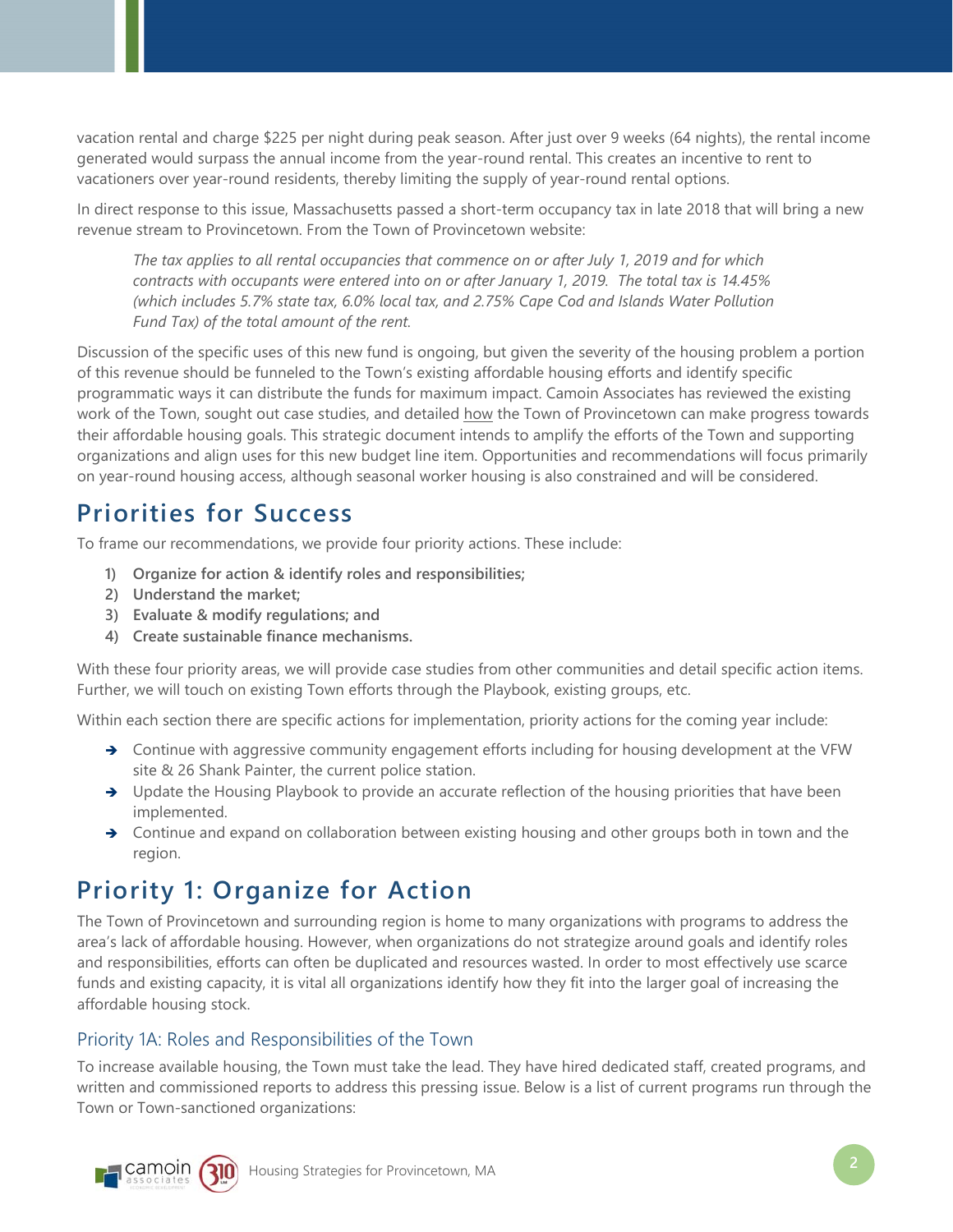- **Accessory Dwelling Units: allows homeowners to provide an additional dwelling unit on their property for** the purpose of providing year-round housing.
- Affordable Housing Residential Tax Exemption: Provides property tax exemption for owners of affordable year-round rental housing.
- Deed Restricted Housing Development and Rehabilitation: Places restrictions on deeds that preserve it as a more affordable unit.
- Down Payment & Closing Cost Program: Through the Community Preservation Fund, allows eligible buyers up to \$10,000 towards down payment and closing costs for an affordable unit.
- Inclusionary Zoning: In developments of six or more units, one unit must be designated affordable, the developer must pay into a housing fund, or make a land donation. For developments of two to five units, it requires a payment-in-lieu based on the "affordability gap" determined.
- Self-Sufficiency Housing Voucher Program: Also provided through the Community Preservation Fund, this provides rent relief and education to year-round residents, which aims to have these residents be selfsufficient within a three-year period.
- **F** VFW Site Development: To be developed into community housing in the near future.
- Year-Round Rental Housing Trust: Develop and manage affordable and community housing.

Given these tasks and the potential new income stream, the Town needs to prioritize the effectiveness of each program above, and how they might expand or change these services. Might there be programs that could consolidate efforts? Are there programs that could benefit from additional outreach? Examining these and other organizational questions can help streamline programs and create program efficiencies.

# Recommendations:

- → PRIORITY ACTION: Continue with aggressive community engagement efforts including for housing development at the VFW site & 26 Shank Painter, the current police station.
- → PRIORITY ACTION: Update the Housing Playbook to provide an accurate reflection of the housing priorities that have been implemented.
- → Consider adopting model language provided by Future Cape Cod Coalition to reserve 50% of new revenue from the short-term rental tax for housing, wastewater, transportation, broadband, and tourism marketing.<sup>1</sup> (As Provincetown's housing issue is so pressing, and as it has a new wastewater facility, consider reserving more for affordable housing efforts.)
- → With expected revenue from the Massachusetts marijuana tax, consider appropriating these funds to the above programs.

# Priority 1B: Roles and Responsibilities of the Housing Trust

In November 2016 the Town won legislative approval to create the Provincetown Year-Round Market Rate Rental Housing Trust (also known as the Year-Round Rental Trust, or "YRRT"). The Trust will increase the availability of yearround market rate rentals by leasing or buying properties exclusively for year-round rentals. Units will be target to

<sup>1</sup> https://provincetown.wickedlocal.com/news/20190306/cape-towns-asked-to-target-uses-of-new-rental-tax-revenue



 $\overline{a}$ 



#### **Idea: Start a Covenant Program**  *Nantucket, MA*

A covenant program allows property owners to have two dwellings of separate ownership on the same lot, as seen on Nantucket Island. The primary dwelling is a market rate unit, while the secondary unit (the Covenant unit) abides by income, occupancy, and re-selling restrictions. While the local municipality's housing authority signs the covenants, the affordable housing nonprofit, Housing Nantucket, can issue fines under circumstances of noncompliance. They, in addition, administer the program.<sup>1</sup>

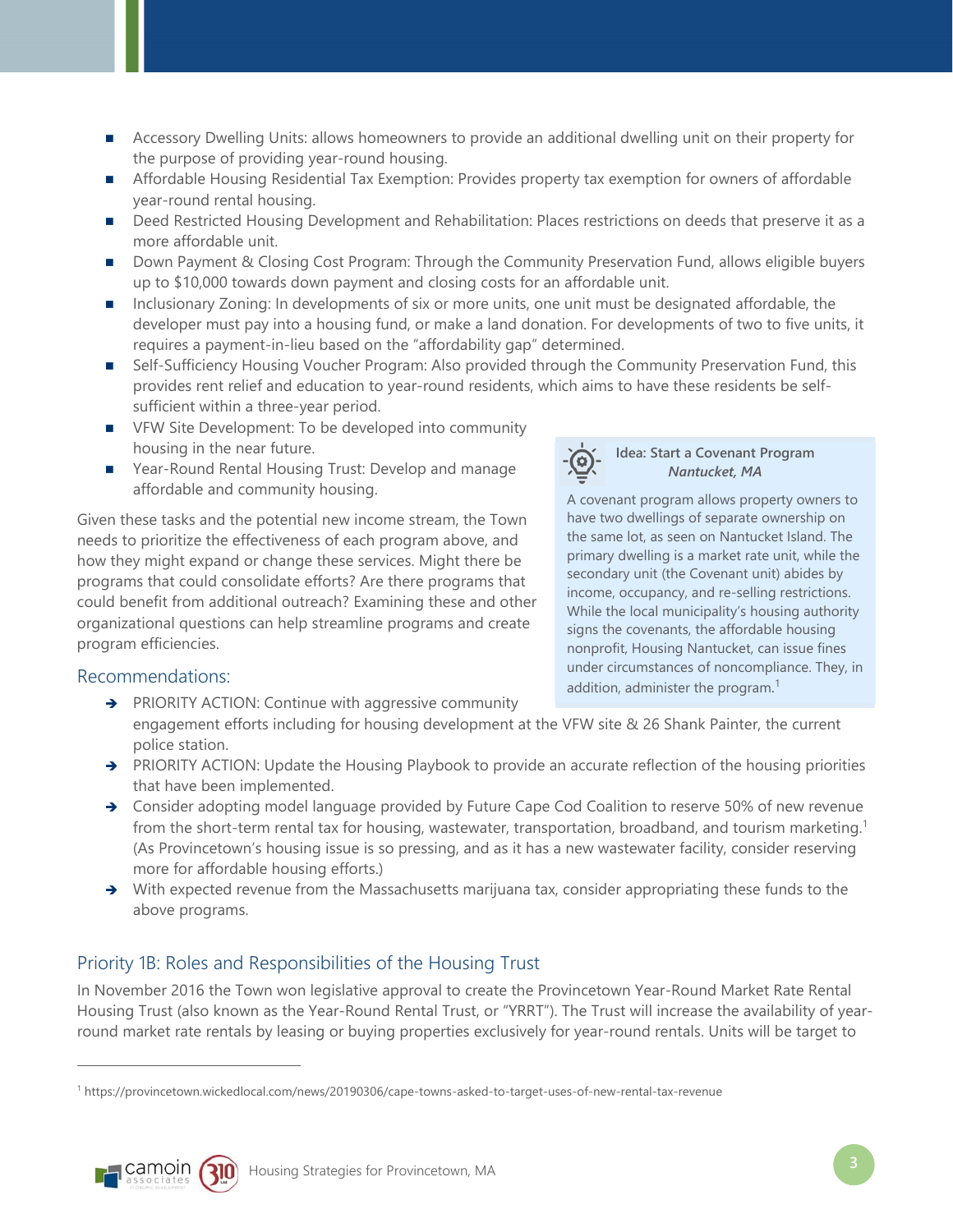those earning between 80 and 200 percent of AMI (annual median income). While the program charges rent, additional funds are needed to be fully self-supporting.2 One potential use of new short-term rental tax funds is to provide additional funding for the YRRT to expand their purchasing capabilities. However, this will need to come after the development and rental of the Harbor Hill property, as this project is currently requiring significant Trustee and staff resources.

Closely after inception, YRRT acquired the Harbor Hill property, and has managed renovations, established property management, and started the renting process for its 28 units with full occupancy expected fall of 2019.<sup>3</sup> With the expectation of additional revenue and the completion of this project, YRRT can then look to a more expansive role in the community.

### Housing Trusts Today

Housing trust are leaders in creating innovative ways to increase the amount of affordable housing in their community. They manage apartments, create shared equity programs<sup>4</sup>, offer homebuyer education and financial counseling, offer loans for rehab and energy efficiency, provide home buying programs that keep housing affordable in perpetuity<sup>5</sup>, and more. By offering a suite of programs, housing trusts are able to spread risk, have profitable programs support those that need additional funding, and ultimately reach a higher number of those in need.

The town of Provincetown currently has two housing trusts, the Affordable Housing Trust Fund under the Community Housing Council, and the Year Round Market Rate Rental Trust (YRRT). The former is a more traditional trust working on many of the efforts listed above; and the later has a much narrower focus and targets year-round market rate rentals.

Housing trusts across the county are working on innovate ways to increase the amount of affordable housing in their community. Several examples follow:

*Build local support through a Workforce Housing Partnership (Martha's Vineyard, MA).* The Island Housing Trust serving Martha's Vineyard created the Workforce Housing Partnership which solicits local businesses to support affordable housing through in-kind and financial support. Supporters know that by providing affordable housing options, it means more potential availability of future employees, and a reduced commute for current employees. Specifically, the Partnership created an advertising campaign to raise awareness of the affordable housing issue. Also called Employer Assisted Housing (EAH).<sup>6</sup> While there is the ability for businesses to donate to the two housing trusts, additional outreach could be conducted to make this program more well-known and clarify the connection between business and housing issues.

*Use a land-trust model to encourage home ownership (Wilmington, NC).* Here a housing trust would purchase the underlying land, leaving the buyer responsible for purchasing the building structures and improvements made. This significantly reduces the cost to the homeowner. As the land holder, the trust would have the right to purchase any structures built on the property. These typically involve a 99-year lease on the underlying land. The housing trusts currently cannot do this so legislative language would need to be modified to accommodate.7 However, the Town has taken this approach in the past, and will most likely do so with the VFW lot to be developed in the near future, albeit for rental property.

 $\overline{a}$ 

<sup>&</sup>lt;sup>7</sup> https://www.darenc.com/home/showdocument?id=1237 and https://www.foreverplaces.org/what-we-do/



<sup>&</sup>lt;sup>2</sup> https://www.capecodtimes.com/news/20170111/provincetown-launches-innovative-housing-solution<br><sup>3</sup> http://www.nrovincetown-ma.gov/ArchiveCenter/ViewEile/Item/21664

http://www.provincetown-ma.gov/ArchiveCenter/ViewFile/Item/21664 4

http://www.getahome.org/homes

<sup>5</sup> http://www.adkhousing.org/how\_acht\_works.asp

<sup>&</sup>lt;sup>6</sup> http://www.ihtmv.org/donate/workforce-housing-partnership/ and https://www.fels.upenn.edu/recap/posts/1570<br><sup>7</sup> https://www.darens.com/home/showdocument?id=1237 and https://www.foreverplaces.org/what-we-do/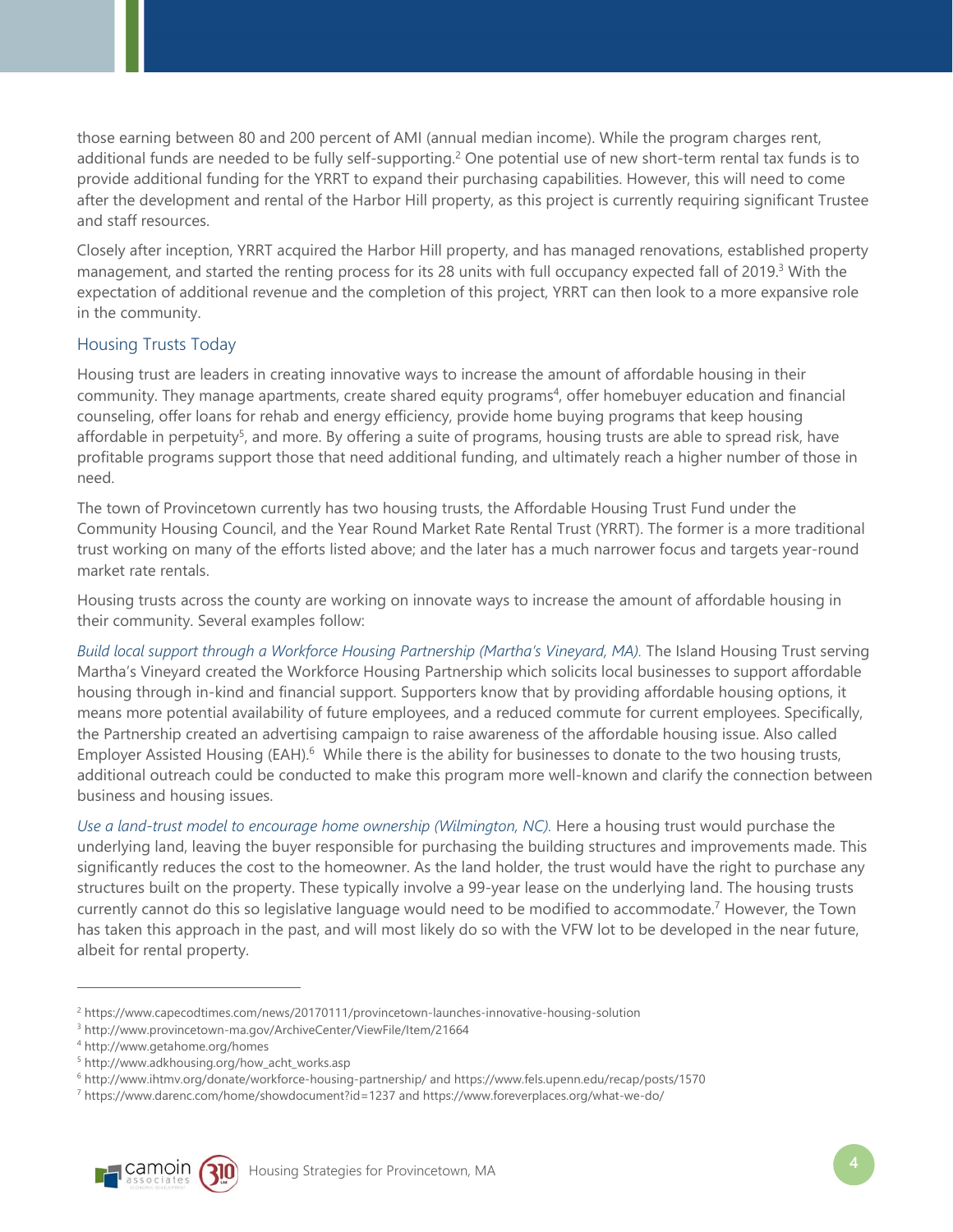#### Recommendations:

- → With current limited capacity, engage with the Housing Authority and other housing organizations engaged with increasing the year-round housing stock for various levels of income. Collaborate on projects to pool resources.
- → Once the Harbor Hill project stabilizes, devote time to investigating additional properties or methods for increasing the year-round housing stock. Consider conducting a strategic planning session to identify priority projects and next steps.
- $\rightarrow$  Communicate with the Massachusetts Housing Partnership for assistance on how other housing trusts are navigating the new short-term rental tax. To date, the Massachusetts Housing Partnership is not aware of any communities that have voted on a short-term rental tax and directed income to a housing trust fund.

### Priority 1C: Roles and Responsibilities of Other Housing Organizations

In addition to the two housing trusts, the following organizations touch on affordable housing and those most impacted by the lack of accessible and stable housing options in Provincetown and the surrounding area:

- 1) **Community Housing Council** oversees Provincetown Housing Office and manages the Affordable Housing Trust Fund.
- 2) **Community Housing Resource, Inc**. is a private company formed in 1996 whose mission is to provide affordable housing opportunities for year-round residents. They develop and manage both rental and ownership properties throughout Provincetown and maintain a notification list for their properties.
- 3) **CPA (Community Preservation Act)** overall has approximately \$600,000 in new funds each year with about \$360,000 for traditional affordable housing, after paying debt service.
- 4) **Housing Assistance Corporation** offers rental subsides; housing consumer education, training and assistance; emergency and ongoing shelter for individuals and families; homelessness prevention; weatherization and energy rehab; and affordable housing development. This is some distance from Provincetown but is listed on the Town's website of assistance providers.
- 5) **Homeless Prevention Council** works to prevent homelessness before it happens in the eight towns of the Lower and Outer Cape (Chatham, Harwich, Brewster, Orleans, Eastham, Wellfleet, Truro, and Provincetown). They provide professional case management, which includes counseling, advocacy and referral services to appropriate resources.
- 6) **Lower Cape Community Development Partnership** is a community based non-profit organization created in 1992 by community leaders and activists who believed the eight towns of the Lower Cape needed an organization focused on affordable housing and economic development issues unique to the area.
- 7) **Provincetown Housing Authority's** primary mission is to develop and manage decent, safe, affordable rental housing for low income households, in accordance with the needs of the Town. They manage lowincome and public housing programs.

The number of housing organizations within the Provincetown area give rise to potential burnout and capacity issues among the volunteers and staff who make these organizations run. In addition, there is a need to stay abreast of housing programs regionally and state-wide. We suggest representatives from these organizations attend regional meetings to both 1) understand housing efforts other regional communities, and 2) network with more local organization to potentially assist with projects.

### Recommendations:

→ PRIORITY ACTION: Continue and expand on collaboration between existing housing and other groups both in town and the region.



**Camoin (310)** Housing Strategies for Provincetown, MA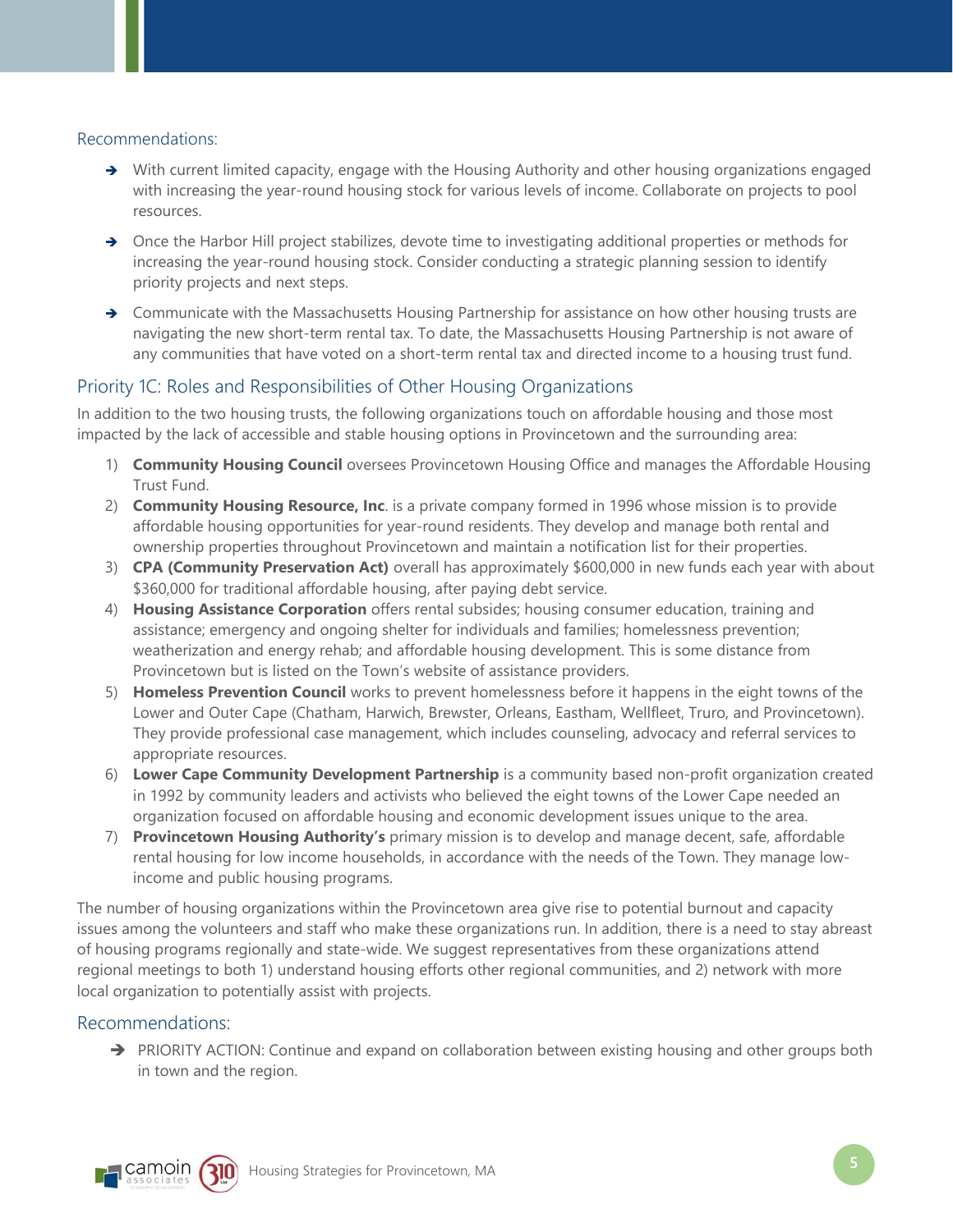- $\rightarrow$  Capacity is a real issue among these organizations, with many of the same people staffing volunteer positions. Find ways to increase the number of volunteers or otherwise reduce the administrative overhead of these programs.
- $\rightarrow$  Attend programming established by the Cape Housing Institute and others to get the latest information and case studies from peer communities around housing issues.
- → Attend Barnstable County HOME Consortium quarterly meetings to focus priorities, share resources, and discuss critical issues.

# Priority 1D: Attempt Collaboration with Nearby Towns

Continue discussions with neighboring communities who have well below the required 10% Subsidized Housing Inventory (see text box) and get clear on what type of housing is most needed. Aim for consensus on:

- Dormitories for seasonal workers;
- Community housing for year-round residents; and
- Affordable housing for low-moderate income.

# Recommendations

 $\rightarrow$  Begin discussions to work collectively on these issues, engaging the Barnstable County HOME Consortium and Cape Housing Institute. Use the regional scale to fund unique projects or ideas through the issuance of RFPs for different groups or developers to establish specific housing programs or pilot projects and

The State of Massachusetts requires 10% Subsidized Housing Inventory (SHI). While Provincetown is very close to the 10%, surrounding communities have a very low SHI:

- Outer Cape- 4.4%
- $\blacksquare$  Eastham- 2.1%
- $\blacksquare$  Truro- 2.6%
- Wellfleet- 1.9%

Collaboration on how to increase the affordable housing stock in these nearby towns will indirectly help Provincetown. Cape Cod Commission has facilitated these discussions in the past.

award funds to those that will have the greatest impact on the region and has the greatest potential to scale.

→ While discussions with Truro and the National Park Services about redevelopment of the Truro Highlands

#### **Redevelopment in Laconia, NH**

Camoin worked with the State of New Hampshire to identify private redevelopment opportunities of a 250-acre parcel in Laconia, NH that was the site of a former state school and prison. The process to do this included establishing the Lakeshore Facility Redevelopment Commission, hiring consultants to identify market potential and environmental constraints, conducting a community planning process, and identifying recommended reuse scenarios. The idea of this process is to create community consensus and clear the way for the issuance of an attractive and financially viable developer RFP.

have fallen flat, continue to consider this as a potential redevelopment option. Recognize the potential environmental and infrastructure constraints but also the opportunities that may exist on the property to create a hub of housing and services. When feasible, conduct a market analysis, community planning process, and financial analysis to identify highest and best use (including community benefit as an indicator and not just financial return).

# **Priority 2: Understand the Market**

Clearly understanding the market will create affordable housing strategies that meet the needs of the target populations in question. For Provincetown, the main housing struggle comes with two market segments 1) yearround residents and, 2) seasonal workers. However, Provincetown's year-round residents have twice voted against

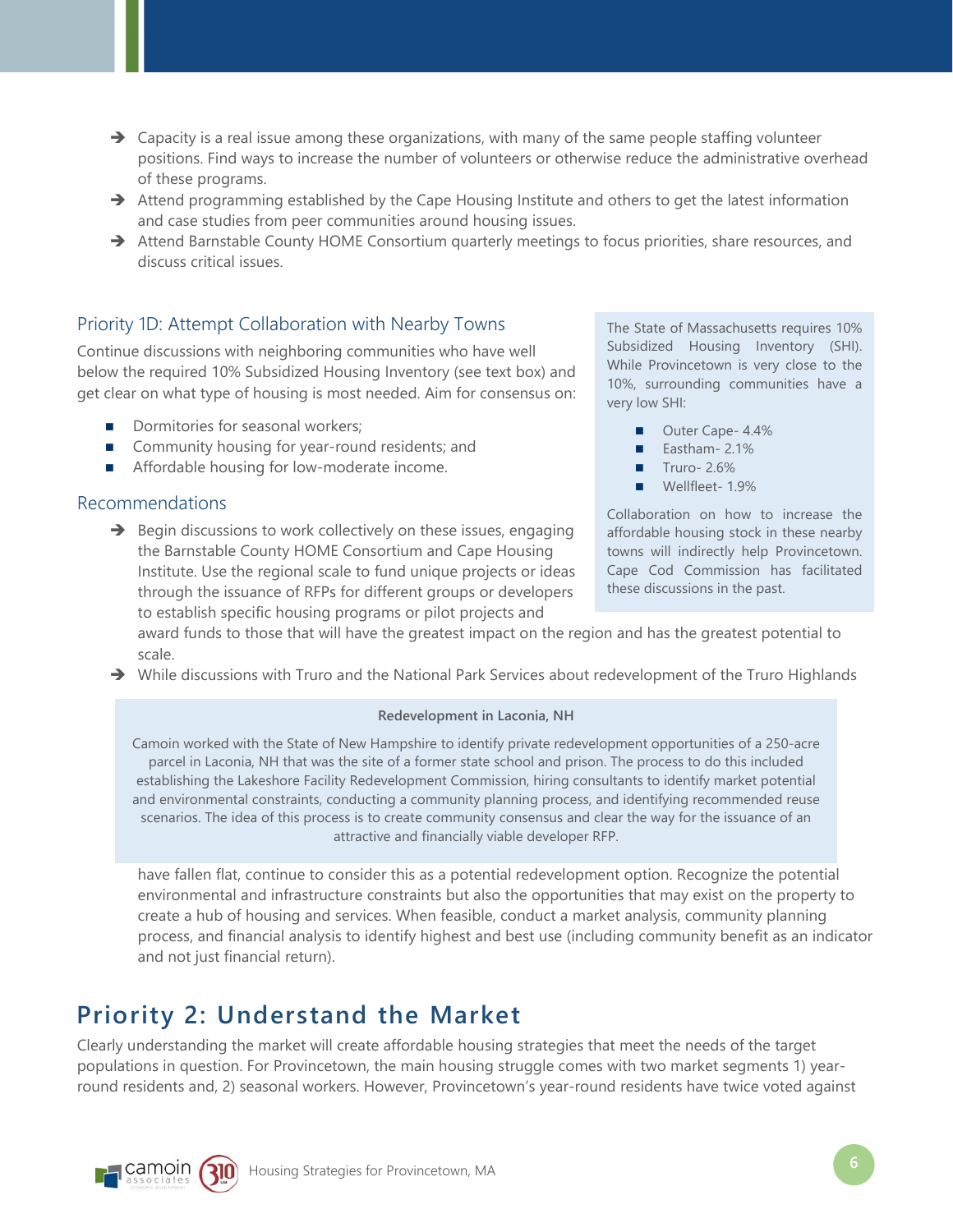condo conversion bylaws (in 2015 and 2016) and may do so with other legislative-based strategies.<sup>8</sup> The below strategies outline ways Provincetown can increase the number of units given these market segments.

# Priority 2A: Attack the Market Segments

### Recommendations

- **→** Year-Round Residents & Workers:
	- o 54.8% of housing is used as seasonal housing continue to provide tax relief for year-round residents and make it financially attractive to stay in Provincetown.
- $\rightarrow$  Seniors: The high proportion of older people living in the Provincetown will eventually mean a high demand for low maintenance residences. Catering to the needs and preferences of an older population is imperative for the success of Provincetown's economy.
	- $\circ$  Expand a senior volunteer tax relief program similar to other communities in Massachusetts.<sup>9</sup>
	- o Look to the Housing Authority to expand their role with the senior population.
- $\rightarrow$  Seasonal Workers: with a largely seasonal and tourist-based economy, Provincetown relies heavily on temporary workers during the warmer months. However, with so much of the housing stock tied up in short term rentals for tourists, and because home owners can capture a high short-term rate from these rentals, there is little incentive to create housing for seasonal workers.
	- If you are a current business, and provide some level of housing for your staff, you should get a tax credit beyond what already exists. Ensure all codes and standards are followed and provide incentives and assistance for business owners who are working to house their staff and maintain safe units.<sup>10</sup>
	- o The passing of Article 36 in the April 1, 2019 town meeting warrant removes the 6-month restriction on Recreational Vehicles (RVs) staying at campgrounds. This will give campers the option to stay at the town's two campgrounds year-round.11 Make sure outreach regarding this is targeted to seasonal workers.

### Priority 2B: Educational Focus

An additional market segment to consider is the year-round residents, whom have twice voted against condo conversion bylaws in 2015 and 2016. Condominiums comprise 55% of all housing, with 71.2% owned by nonresidents. The Town must be wary of NIMBY (Not In My Backyard) issues. The Dartmouth report indicates largerscaled multi-unit structures were not favored among the voting constituency in Provincetown. Unfortunately, this is contrary to what is needed. Residents want to maintain the character of the town and place high value on aesthetics of new developments, but density will be required to ensure an adequate supply of affordable and community housing is available.

### Recommendations

 $\overline{a}$ 

 $\rightarrow$  Establish or designate an organization to take on the role of advocacy about the challenges of housing and how lack of housing options is having a direct impact on economic activity and quality of life for all residents and visitors.

Community Contribution Tax Credit Program which provides up to a 50% tax credit or sales tax refund to encourage businesses to make

donations towards housing and community development projects. http://www.floridajobs.org/docs/default-source/business-growth-and-

partnerships/community-contribution-tax-credit-program/cctcp\_programoverview.pdf?sfvrsn=2<br><sup>11</sup> https://provincetown.wickedlocal.com/news/20190314/bylaw-change-aims-to-expand-tiny-home-use



<sup>&</sup>lt;sup>8</sup> This not only has been voted against but has created a perception of future restrictions, causing an increase in condo conversions. Condominiums now comprise 55% of all housing, with 71.2% owned by non-residents.

<sup>&</sup>lt;sup>9</sup> One example is the Town of Milford. Seniors over 60 years of age can receive up to a \$1,000 property tax abatement. More information can be found here: https://www.milfordma.gov/sites/milfordma/files/uploads/town\_of\_milford\_senior\_volunteer\_tax\_relief\_program.pdf<br><sup>10</sup> While research conducted did not yield specific programs to emulate, there are variations on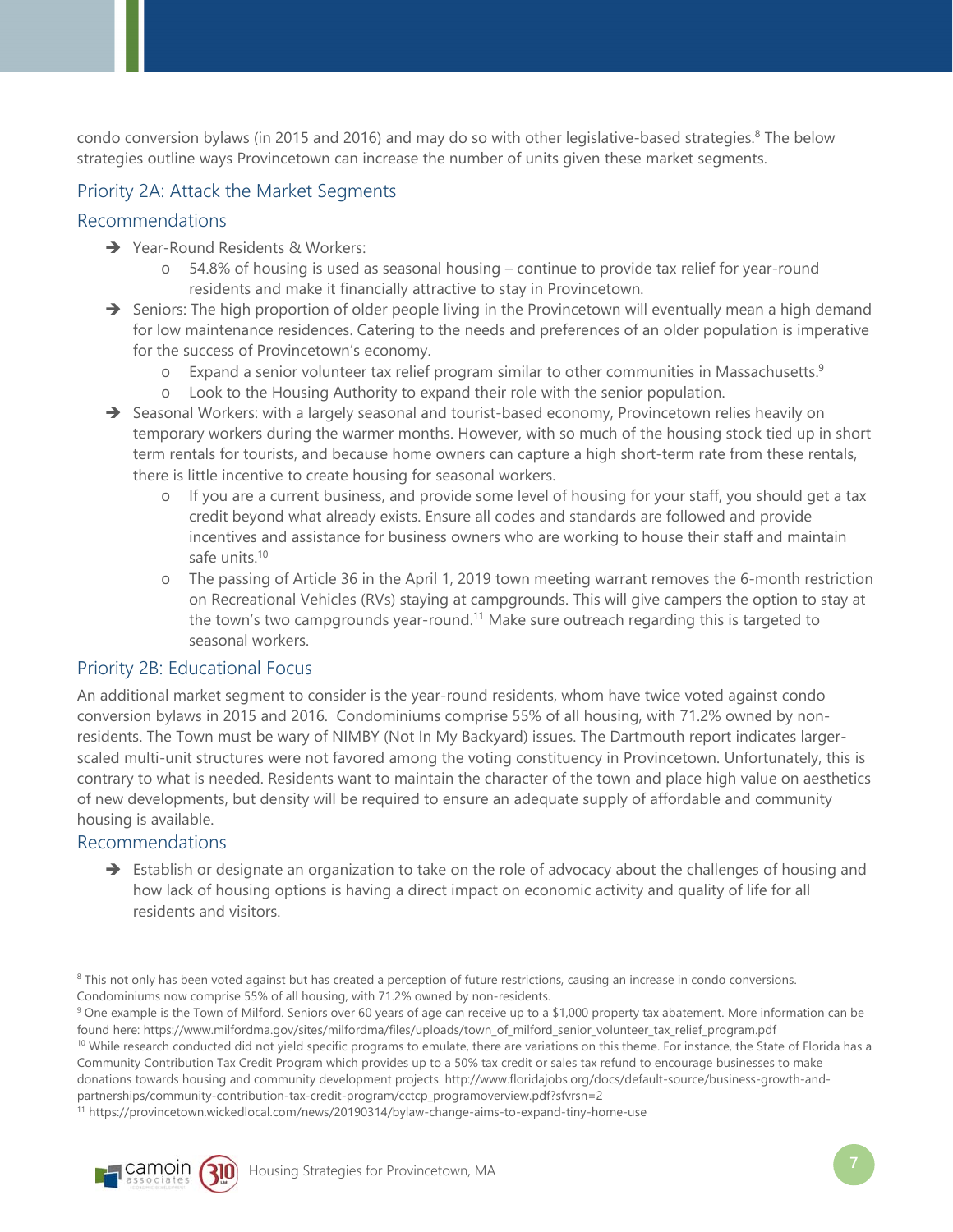# **Priority 3: Evaluate and Modify Regulations**

With an understanding of the market needs, regulations can be changed to increase impact.

# Priority 3A: New Housing Units

The Dartmouth report stated 232 new housing units can be expected to be built between 2018-2025. Some, if not most of these will need to be affordable. However, with just 66 vacant lots left to develop, there will need to be emphasis on higher density. In addition, 324 properties exist (788 units) that are multi-unit and have not been converted to condominiums. It is important these properties stay in year-round rentals, versus being converted to condominiums, sold to out-of-town residents, and rented on a short-term basis. Continue to utilize zoning and land use regulations to encourage affordable housing development, such as subsidized development of priority unit types and inclusionary zoning bylaws.

# Priority 3B: Higher Density and Accessory Units

Provincetown's existing housing program includes an Accessory Dwelling Unit (ADU) permitting process. ADUs are additional units build on a lot with an existing structure (typically a single-family home). In Provincetown, ADUs are limited to 600 square feet, are allowed in all residential and commercial zoning districts, and can be constructed as a new structure, or as part of an existing structure (basement or attic). Provincetown's current program does not require ADUs be affordable but does require they be used for year-round rentals.<sup>12</sup>

# Priority 3C: Incentives for Additional Units

Anecdotally, Camoin 310 learned of a business owner creating housing for his seasonal workforce. This process should be encouraged through outreach of the Affordable Housing Residential Tax Exemption, which provides property tax exemption for owners of affordable year-round rental housing. Incentives can also be used for those single-family homeowners renting rooms to seasonal workers or year-round employees, or those choosing to add additional affordable units to their existing structure (through an ADU). Additional research will be required to understand how to make this work within current legislation.

# Priority 3D: Investigate Performance or Form-Based Zoning

Aligning developments with (some) potentially outdated and unnecessary zoning codes may create a longer process on the path to creating more accessible housing for year-round residents. While sewer and water capacity are a real issue and limit the amount of infill potential, an alternative zoning method could be considered to allow for easier development of year-round housing units. Performance based zoning is less concerned with the use that goes on inside buildings and more concerned with their appearance and the way buildings relate to each other in the context of a neighborhood. Town officials would create goals for a parcel or area, and developers would be required to meet those goals without structured regulation. It does not tell you how to achieve it, just that it needs to be achieved.

Form-based zoning is similar in that it addresses not only development but the relationship between public and private spaces such as the interaction between streets, blocks, and buildings in terms of form, scale and massing, and the use of frontage areas. There is a current house bill in Massachusetts being developed that "…will be aimed at creating more housing choices for families, encouraging cities and towns to update zoning more often, establishing more predictable permitting, reducing time and money spent on legal battles, and improving local

<sup>12</sup> http://www.provincetown-ma.gov/DocumentCenter/View/10280



 $\overline{a}$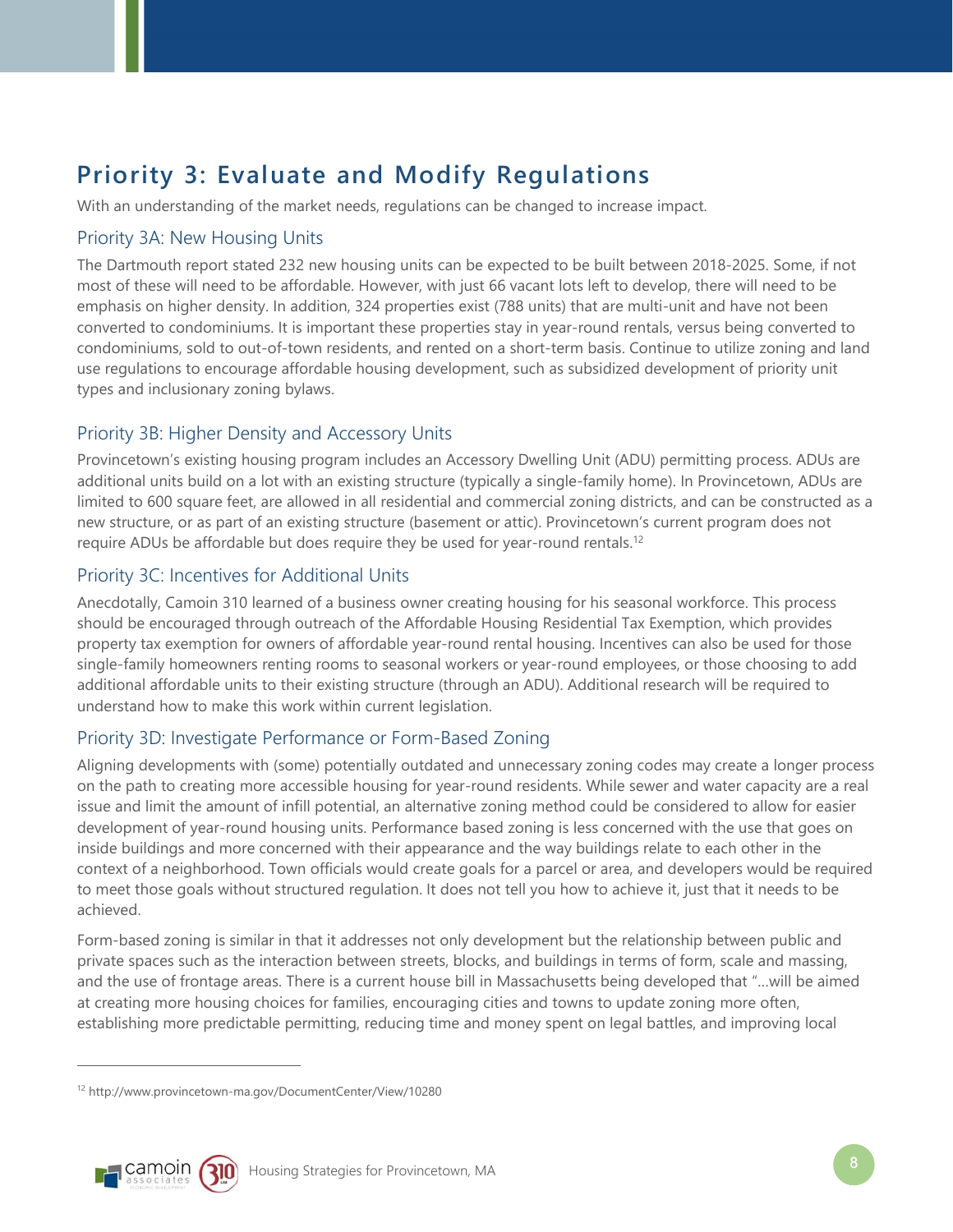coordination around development."13 The progression of this bill should be watched to see how it may impact zoning in Provincetown.

# **Priority 4: Create Sustainable Financing**

After developing an understanding of who does what and what the best market strategies are, the next step is to finance such approaches and strategies.

# Priority 4A: Raise and Spend Money Sustainably

Focus on ways to raise money continuously versus episodically. Options include:

- $\rightarrow$  The Town estimates that as much as \$1 million in additional revenue will be generated from the short-term rental tax. Funnel these funds into current programs that fund housing assistance.
- → Consider raising property taxes on second and/or out-of-area home or condo owners.
- Increase permitting fees for market rate housing, in combination with the current policy to waive fees for affordable housing.
- $\rightarrow$  With an estimated revenue of \$120-250k annually<sup>14</sup>, consider diverting revenue from the marijuana tax to go towards housing efforts.

# Priority 4B: DIF and TIF Programs

DIF (District Improvement Financing<sup>15</sup>) enables the capture of tax revenues generated by new private investment in a designated geographic area into a fund for identified public and economic development projects. While in theory this can be used to support affordable housing development, in practice that has not happened in the State of Massachusetts. Since DIF depends on an *increase* in available tax revenues to fund projects, and many affordable housing support programs rely on the provision of tax *reductions*, DIF can be overlooked as a tool. In contrast, TIF (Tax Increment Financing) can be used to reduce tax payments in a district and explained further in the box below.16

DIF and TIF may be used on the same parcels – although they do not need to be - and each can contribute to housing goals, but they must be separately authorized. DIF is enacted through local legislation, while TIF requires state-level approval.

<sup>&</sup>lt;sup>16</sup> TIF is authorized by Mass. Gen. Laws Ch. 40 §59



-

<sup>13</sup> https://www.newburyportnews.com/news/regional\_news/house-leaders-outline-potential-path-for-housing-land-use-bill/article\_ca056d8bdbb9-5959-804e-bacc1686b006.html

<sup>&</sup>lt;sup>14</sup> https://provincetown.wickedlocal.com/news/20190307/save-rental-tax-windfall-for-housing <sup>15</sup> DIF is authorized by Mass. Gen. Laws Ch. 40Q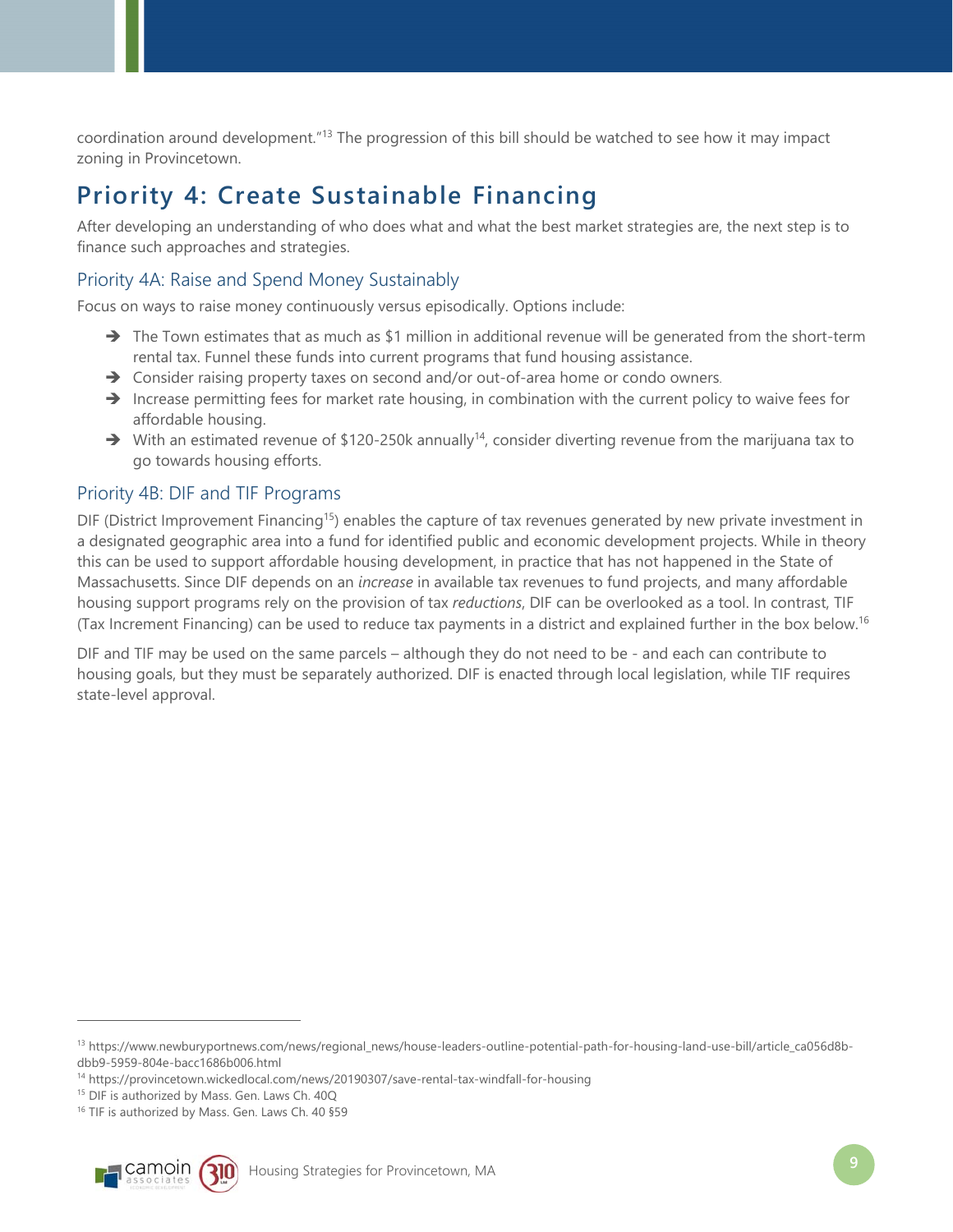DIF can allow the town to offset a deficit it may incur through selling or leasing property at below cost when the transaction furthers the goal of a development program, including supporting affordable housing. A municipality may also use DIF funds to pay the capital costs of housing that it will own and operate. It can allow the Town to capture property tax revenues from a new private investment – say on the waterfront – and direct them to the housing trust to pursue affordable housing initiatives. Up to 25% of the geographic area within a municipality can be within a DIF district. As properties do not have to be contiguous to be part of the same DIF district, one district could make up both properties destined for waterfront development, and those devoted to affordable housing.

# **About Tax Increment Financing (TIF)**

Tax Increment Financing ("TIF"), which enables a municipality to enter into an agreement to reduce taxes on Real Property, creates incentives for investment in a targeted area. TIF requires approval by the state's Economic Assistance Coordinating Council (EACC). Municipalities may apply for permission to enter into TIF Agreements through the Economic Development Incentive Program.

Under TIF, landowners may be granted property tax exemptions of up to 100% of the incremental increase in assessed value that comes from new development. A municipality may enter into a TIF Agreement with a landowner for a maximum term of 20 years. A TIF must be in an area approved by the EACC as an Economic Opportunity Area (EOA) or found to be an area "presenting exceptional opportunities for economic development" by the Director of Economic Development.

Some communities have TIF guidelines on their website that lay out the TIF application process for a potential development. Provincetown could consider assembling its own set of guidelines, if it determines TIF is an appropriate course of action.

- o https://www.mma.org/shelburne-develops-tif-guidelines-0
- o http://www.town.barnstable.ma.us/economicdevelopment/TIF%20Application%20Checklist.pdf
- o http://southhadleyma.gov/258/Tax-Increment-Finance-Plan
- o https://www.northamptonma.gov/DocumentCenter/View/878

# Priority 4C: Leverage Partnerships

While Provincetown has done this in the past, partnering with affordable housing developers can be a good strategy to move projects forward. This can be accomplished through issuance of a request for qualifications or proposals in which the Town provides clarity on objectives and policies it is willing to use to achieve them and then solicits development plans through an open process. Resulting partnerships, if proposals are brought to fruition, would likely include a combination of tools to create affordability including land-use policies to allow density, land contributions, or tax increment financing. This can include non-profit development entities such as Habitat for Humanity. The current VFW site may be a good option for this.

# Priority 4D: Utilize State Funding

Affordable housing is an issue throughout the state. The Citizens' Housing and Planning Association outlined the following funding sources passed in a housing bond bill by the Massachusetts state senate on March 28, 2018.17 While some of these funds may not be applicable to Provincetown, they are listed here as a potential funding source for some of the area's other affordable housing organizations and developers with whom the Town can partner.

### **AFFORDABLE HOUSING TRUST FUND (AHTF) – \$400,000,000**

The AHTF is a flexible tool administered by MassHousing to create and preserve affordable housing. It has been used to support of a variety of projects, including permanent and transitional housing for the homeless and for the rehabilitation of public housing and 1 to 4 units in gateway cities. It can serve

<sup>17</sup> https://www.chapa.org/housing-news/ma-senate-passes-housing-bond-bill



-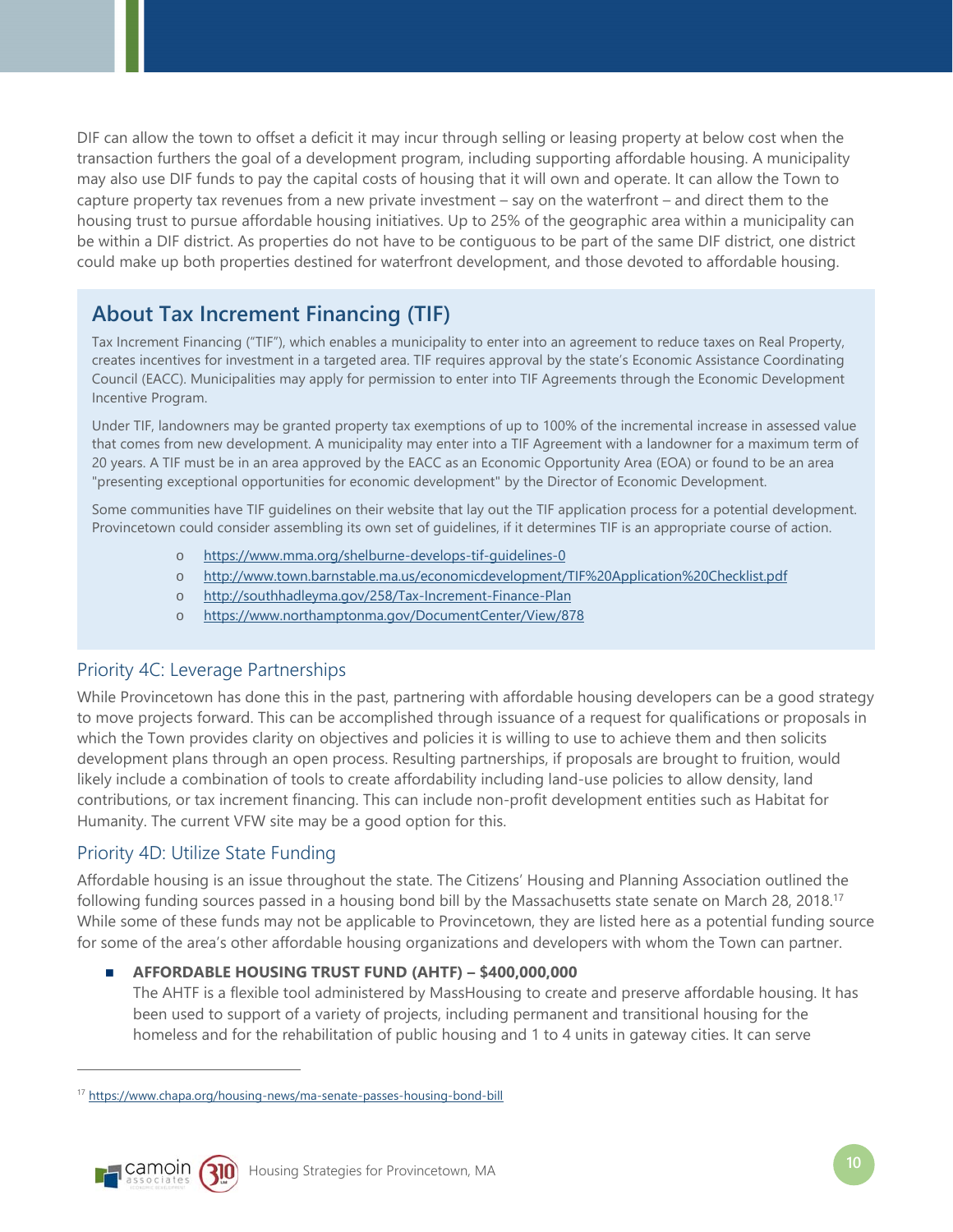moderate-income households, up to 110% of the area median income (AMI), though the majority of AHTF projects serve households at 60% AMI. It also supports first time homebuyers through the ONE Mortgage program.

### **CAPITAL IMPROVEMENT AND PRESERVATION FUND (CIPF) – \$125,000,000**

CIPF assists in the preservation and improvement of existing privately owned, state or federally assisted affordable rental developments that are at risk of losing their affordability restrictions. The Housing Bond Bill includes clarifying language to make the program work better with other housing preservation resources.

#### **COMMERCIAL AREA TRANSIT NODE HOUSING PROGRAM – \$50,000,000**

This program encourages smart growth by producing homeownership and rental housing in mixed-use, commercial areas served by public transit.

#### **COMMUNITY BASED HOUSING (CBH) – \$55,000,000**

CBH extends the Commonwealth's goal of providing assistance to persons with disabilities in the least restrictive settings possible. The program provides funding for the development of integrated housing for people with disabilities, including elders, with priority for individuals who are in institutions or nursing facilities or at risk of institutionalization.

#### **FACILITIES CONSOLIDATION FUND (FCF) – \$65,000,000**

FCF produces community-based housing for clients of the Department of Developmental Services (DDS) and the Department of Mental Health (DMH). Through the fund, DHCD works closely with DDS and DMH to provide housing for people with a wide range of disabilities.

#### **HOME MODIFICATION LOAN PROGRAM (HMLP) - \$60,000,000**

The HMLP helps persons with disabilities and the elderly make renovations to their homes through deferred payment or zero interest loans to ensure they can continue to live at home and avoid placement into more costly institutional settings, such as nursing homes. Program Changes: The Housing Bond Bill includes clarifying changes that better aligns the program language with its actual use; clarifying language to explicitly allow the HMLP to be used by families to construct accessory dwelling units for persons with disabilities; and authorizing a grant program to allow landlords to access the HMLP to make renovations to apartments in order to accommodate the needs of disabled tenants.

#### **HOUSING INNOVATIONS FUND (HIF) – \$100,000,000**

HIF supports the production of innovative and alternative forms of rental housing, including single person occupancy (SPO) units, transitional and permanent housing for the homeless, shelters for survivors of domestic violence, supportive housing for seniors and veterans, and housing for substance abuse recovery. HIF projects almost always feature affordable housing units combined with support services for residents.

### **HOUSING STABILIZATION FUND (HSF) - \$150,000,000**

HSF provides funding for the acquisition, preservation, and rehabilitation of affordable housing, including foreclosed and distressed properties. HSF has helped finance family rental, elderly housing, single room occupancies (SROs), special needs housing, and a mix of homeownership and rental housing. The Housing Bond Bill changes the weak markets provision within the program to allow it to be used for single family homes as well as multifamily housing.

### **PUBLIC HOUSING – \$600,000,000**

This program helps modernize and rehabilitate our state's public housing stock. It allows local housing authorities to plan for capital improvements, renovations, abatement of hazardous materials, or to remodel homes for persons with disabilities.

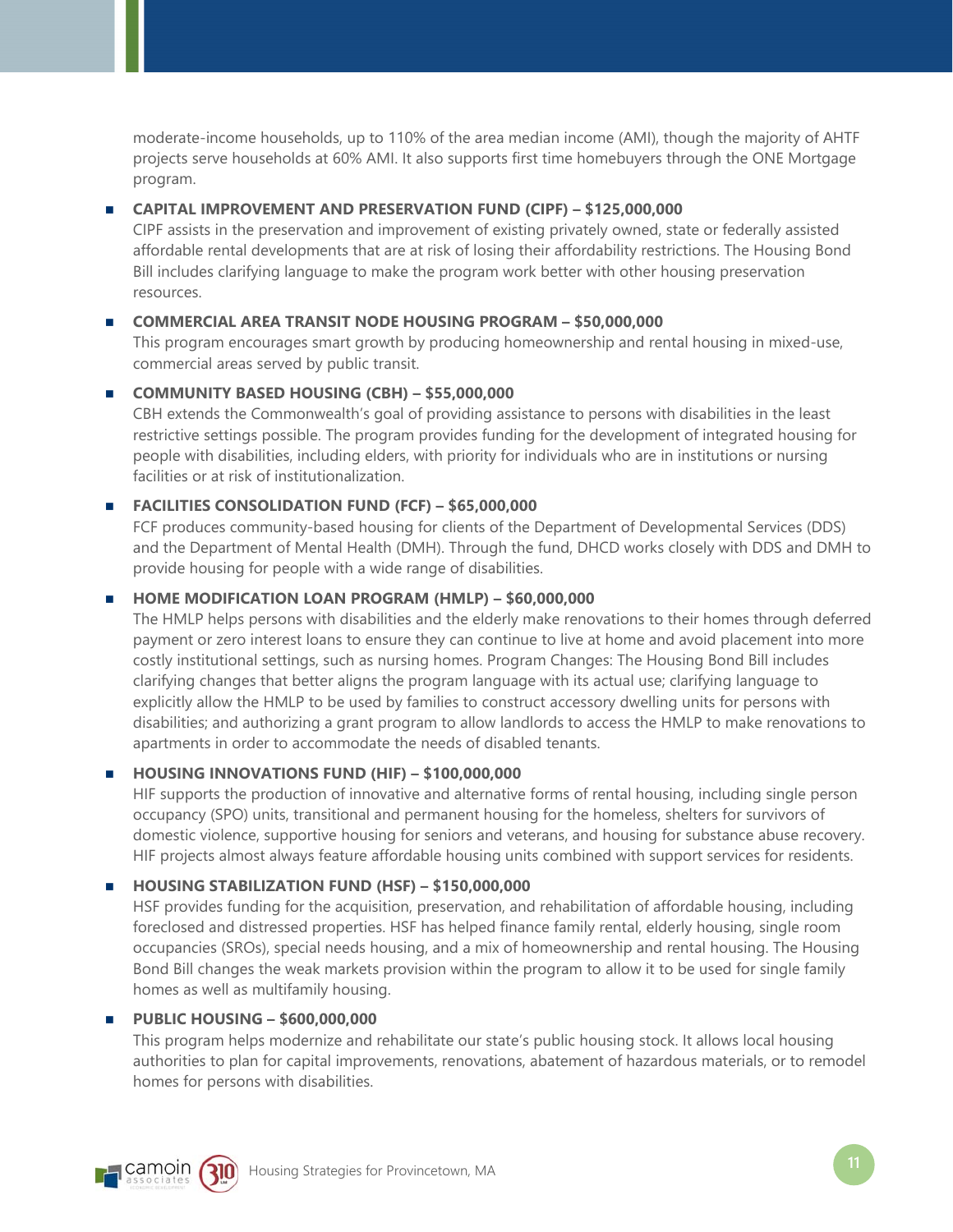#### **PUBLIC HOUSING DEMONSTRATION PROGRAM - \$50,000,000**

This demonstration program allows public housing authorities to use innovative public housing finance tools to leverage new funds and partners to rehabilitate public housing and reduce ongoing capital costs.

#### **WORKFORCE HOUSING INITIATIVE - \$100,000,000**

The Workforce Housing Initiative by MassHousing supports the creation of rental housing that is affordable for working families with incomes of 61% to 120% of Area Median Income (AMI). The Initiative provides up to \$100,000 of subsidy per workforce housing unit to create 1,000 new units of workforce housing statewide with deed restrictions that ensure 30 years of affordability.

#### **EARLY EDUCATION AND OUT OF SCHOOL TIME (EEOST) – \$45,000,000**

EEOST offers grants to non-profits to help build early education and out of school time program facilities that serve low-income children. It provides flexibility to build or renovate buildings in order to provide children and teachers with safe, healthy environments that support other quality improvement efforts. The program is administered through the Children's Investment Fund at CEDAC and works closely with the Department of Early Education and Care. The Housing Bond Bill **–**

- o Increases the percentage of slots for low-income children served by early education programs supported by the program from 25% to 50%; and
- o Changes eligibility requirements for the program to allow only those organizations who are currently providing early education and care to low-income children.

#### **MASSACHUSETTS LOW INCOME HOUSING TAX CREDIT (LIHTC)**

The Massachusetts LIHTC awards tax credits to investors in affordable multifamily rental projects. It encourages private investment in affordable housing and allows developers to finance part of the cost of the development with equity invested by local corporations and individuals to help keep rents low. The Housing Bond Bill extends the program until 2025 and expands the annual allocation to \$25 million. The additional \$5 million tax credits will be used for the preservation and improvement of existing affordable housing.

#### **COMMUNITY INVESTMENT TAX CREDIT (CITC)**

CITC enables local residents and stakeholders to work with and invest in community development corporations (CDCs) to improve economic opportunities for low and moderate income households in communities across the Commonwealth. Over the past three years, this program has generated nearly \$24 million for CDCs across the state, enabling them to deepen their community engagement, create more housing opportunities, and increase their impact. The Housing Bond Bill extends the CITC through 2025 and gradually raises the annual cap from \$6 million to \$12 million.

#### **MASSACHUSETTS HISTORIC REHABILITATION TAX CREDITS**

The Housing Bond Bill increases the annual authorization for the state Historic Tax Credit from \$50 million to \$55 million. The state Historic Tax Credit attracts developers to invest in once vacant, deteriorated, and underutilized structures, such as old mills, schools, and hospitals, and transforms them into much needed housing and commercial space. The Massachusetts Historic Tax Credit has been used to revitalize many of the Commonwealth's communities, including Gateway Cities.

#### **BROWNFIELDS TAX CREDIT**

The Brownfields Tax Credit helps clean up polluted sites in Massachusetts and transform them into places where people can live and work, creating housing and economic development opportunities. The Housing Bond Bill extends the Brownfields Tax Credit for five years.

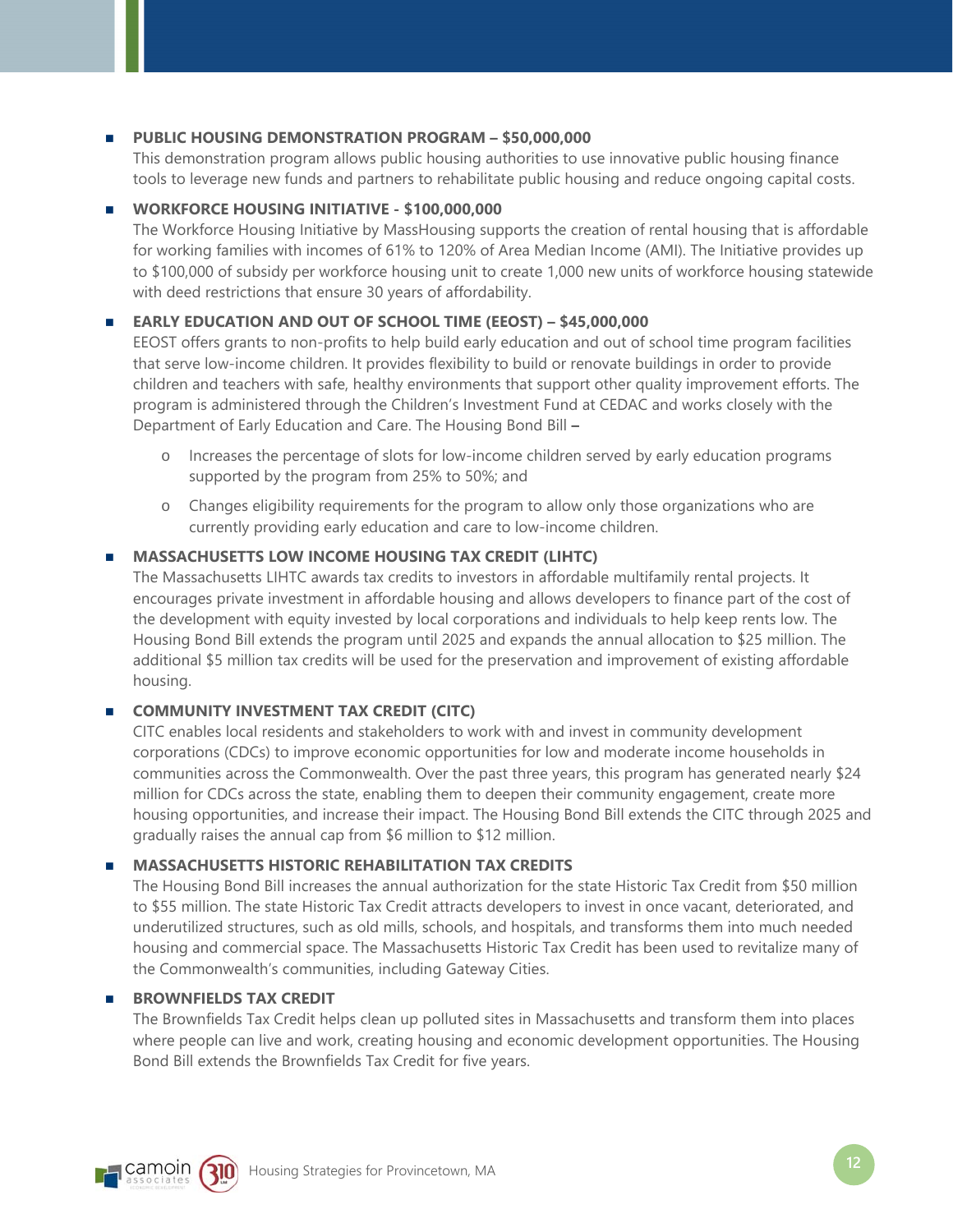#### **HOUSING DEVELOPMENT INCENTIVE PROGRAM (HDIP)**

HDIP provides Gateway Cities with a redevelopment tool to help create affordable and market rate housing, promote neighborhood stabilization, and support economic development through tax credits. The Housing Bond Bill extends the annual \$10 million authorization for HDIP until 2024.

#### **MASSHOUSING AUTHORIZATION**

The Housing Bond Bill authorizes MassHousing to provide services outside of Massachusetts in three ways: (1) contract administration services in connection with any HUD multifamily rental subsidy program; (2) loan servicing for one to four family residential mortgage loans, provided the majority of loans serviced are secure by mortgages on property located in Massachusetts; and (3) loan servicing related to residential mortgage loans in partnership with governmental or quasi-governmental agencies.